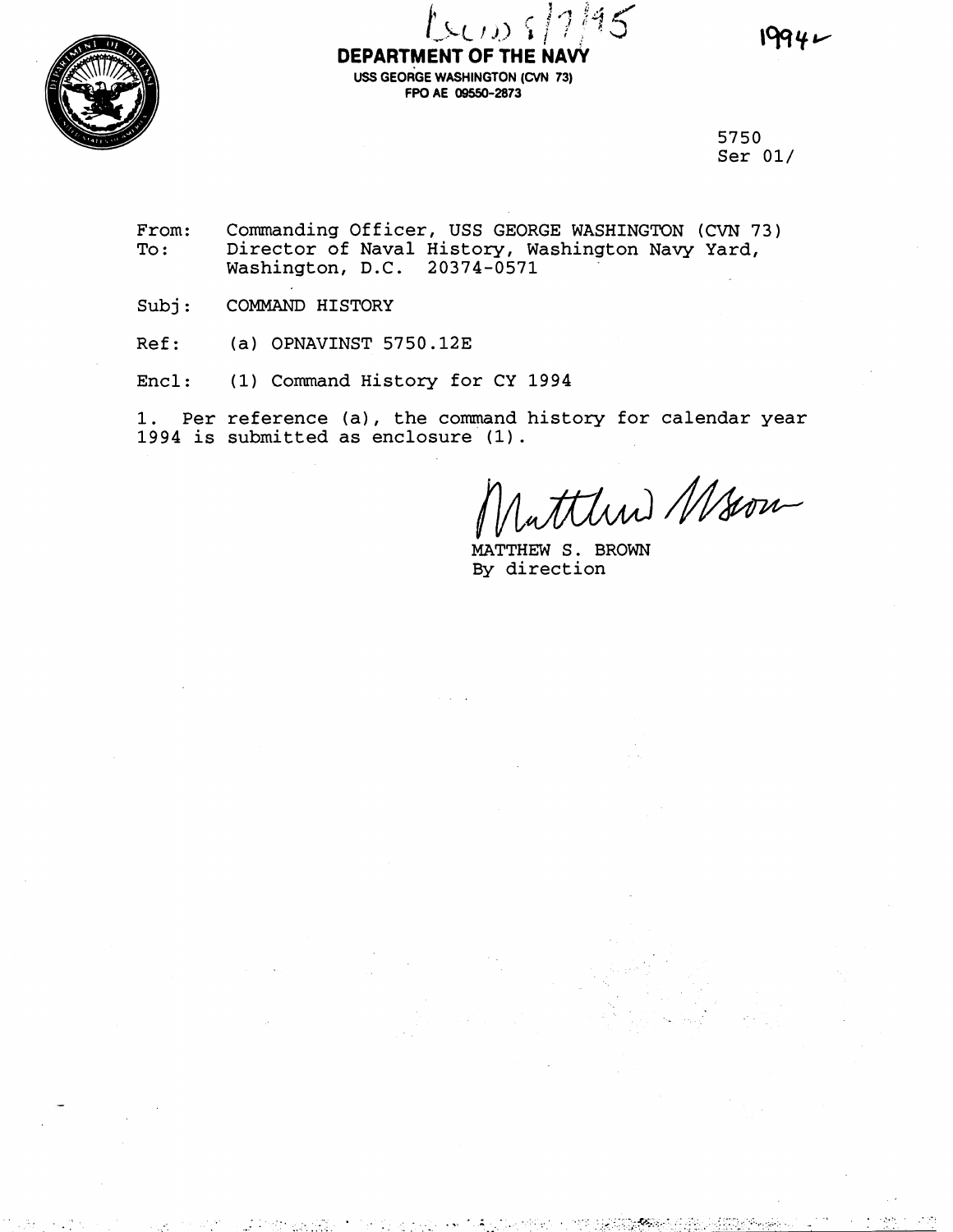### USS GEORGE WASHINGTON (CVN 73) COMMAND HISTORY, 1994

## COMMAND COMPOSITION AND ORGANIZATION

USS GEORGE WASHINGTON (CVN 731, sixth of the NIMITZ-class nuclearpowered aircraft carriers, was commissioned on July 4, 1992 at Naval Station Norfolk, Virginia. Home ported at Norfolk, she is an asset of Commander, Naval Air Force, U.S. Atlantic Fleet, under Vice Admiral Richard Allen and an operational unit of the Second Fleet first under Vice Admiral William Flanagan, and then Vice Admiral Jay Johnson after a change of command.

Commanded by Captain Robert G. Sprigg, GEORGE WASHINGTON is tasked with numerous missions, the primary one being to conduct sustained combat air operations. In this role she serves as the flagship for the COMMANDER, GEORGE WASHINGTON BATTLE GROUP, commanded by Rear Admiral Alexander Krekich.

GEORGE WASHINGTON'S embarked air wing, Carrier Air Wing SEVEN, is commanded by Captain Herb Coon. The air wing's task is to conduct sustained offensive air operations against land, surface, and subsurface targets and to defend the battle group in support of assigned missions.

The air wing employs about 80 aircraft including: the F-14 (series) Tomcat fighter, flown by the VF-142 Ghostriders and the VF-143 Dogs; the F/A 18 (series) Hornet strike-fighter, operated by the VFA-131 Wildcats and the VFA-136 Knighthawks; the A-6E Intruder medium attack aircraft, flown by the VA-34 Blue Blasters; the EA-6B Prowler electronic warfare aircraft, flown by the VAQ-140 Patriots; the S-3B Viking anti-submarine warfare aircraft flown by the VS-31 Topcats; the E-2C Hawkeye airborne early warning aircraft, flown by the VAW-121 Bluetails; the ES-3B Raven, flown by the Black Ravens; and the SH-3H Sea King helicopter, flown by the HS-5 Nightdippers. The tailcode for Carrier Air Wing SEVEN is "Alfa Golf. "

In addition, GEORGE WASHINGTON serves as the base of operations for Commander Destroyer Squadron TWENTY SIX while at sea, and has served as a platform for joint operations with **Army** and Air Force aviation and ground units as part of the deployment work up cycle.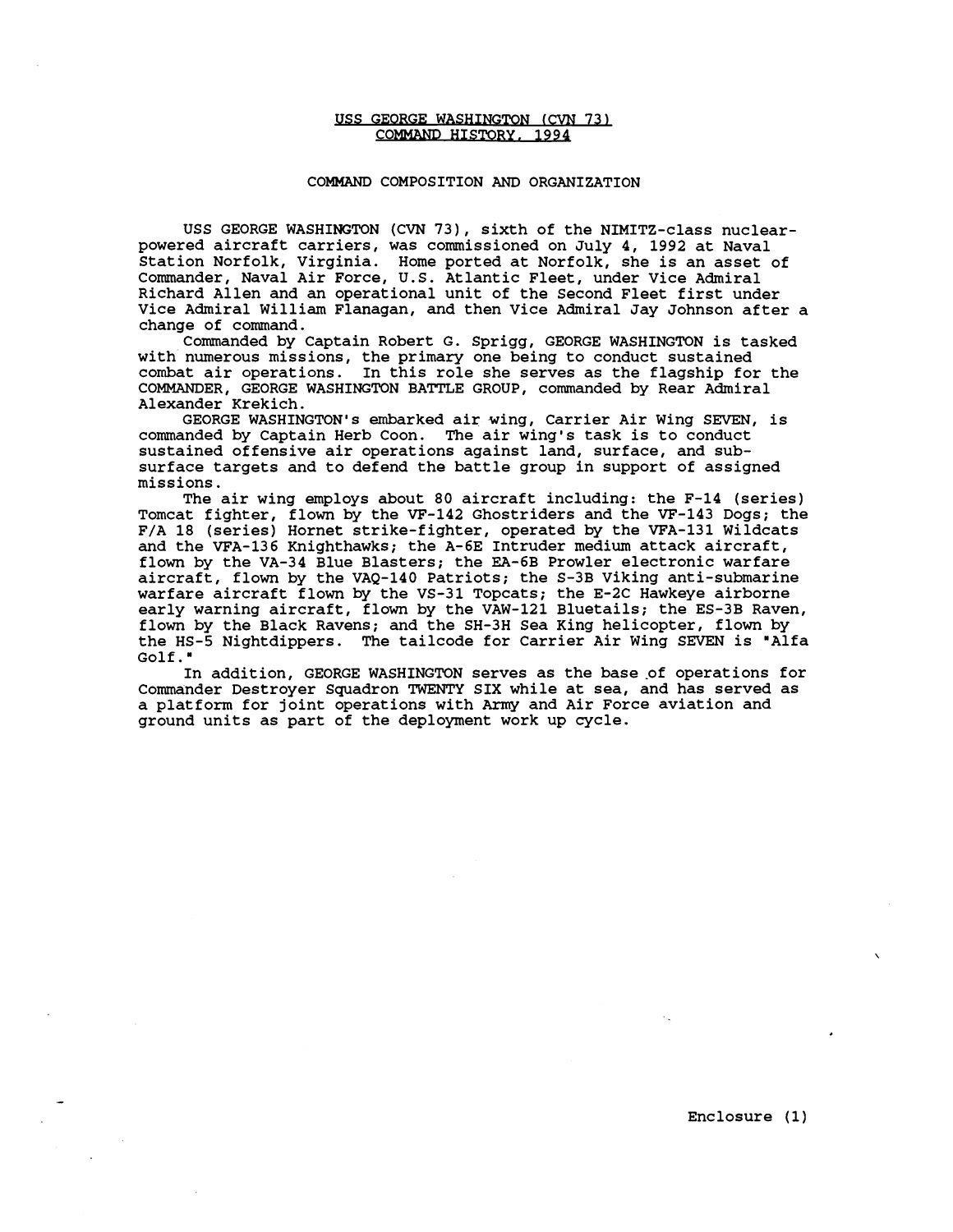# USS GEORGE WASHINGTON Department Heads

| CAPT David M. Crocker<br>CDR William L. McKee | Executive Officer<br>Executive Officer |
|-----------------------------------------------|----------------------------------------|
| CDR.                                          | Reactor Officer                        |
| CAPT Vic Smith                                | <b>CRMD</b>                            |
| CAPT Moses Stith                              | <b>CRMD</b>                            |
| CDR                                           | Engineering                            |
| CDR.                                          | Engineering                            |
| CDR.                                          | Medical                                |
| CDR.                                          | Dental                                 |
| CDR                                           | <b>AIMD</b>                            |
| <b>CDR</b>                                    | Navigator                              |
| CDR.                                          | Navigator                              |
| CDR                                           | Weapons                                |
| CDR                                           | Supply                                 |
| CDR.                                          | Operations                             |
| CDR                                           | Operations                             |
| CDR.                                          | Safety                                 |
| CDR.                                          | Safety                                 |
| <b>CDR</b>                                    | Information System                     |
| LCDR                                          | Deck                                   |
| LCDR                                          | Training                               |
| LT                                            | Training                               |
| LCDR                                          | Legal                                  |
| LCDR                                          | Legal                                  |
| LCDR                                          | Administration                         |
| LCDR                                          | Administration                         |
| LT                                            | Communications                         |

 $\alpha = 1/2$ 

and the range of

Reactor Officer CRMD CRMD Engineering Engineering Medical Dental AIMD Navigator Navigator Weapons Supply Operations Operations Safety Safety Information Systems Deck Training Training Legal Legal Administration Administration Comunications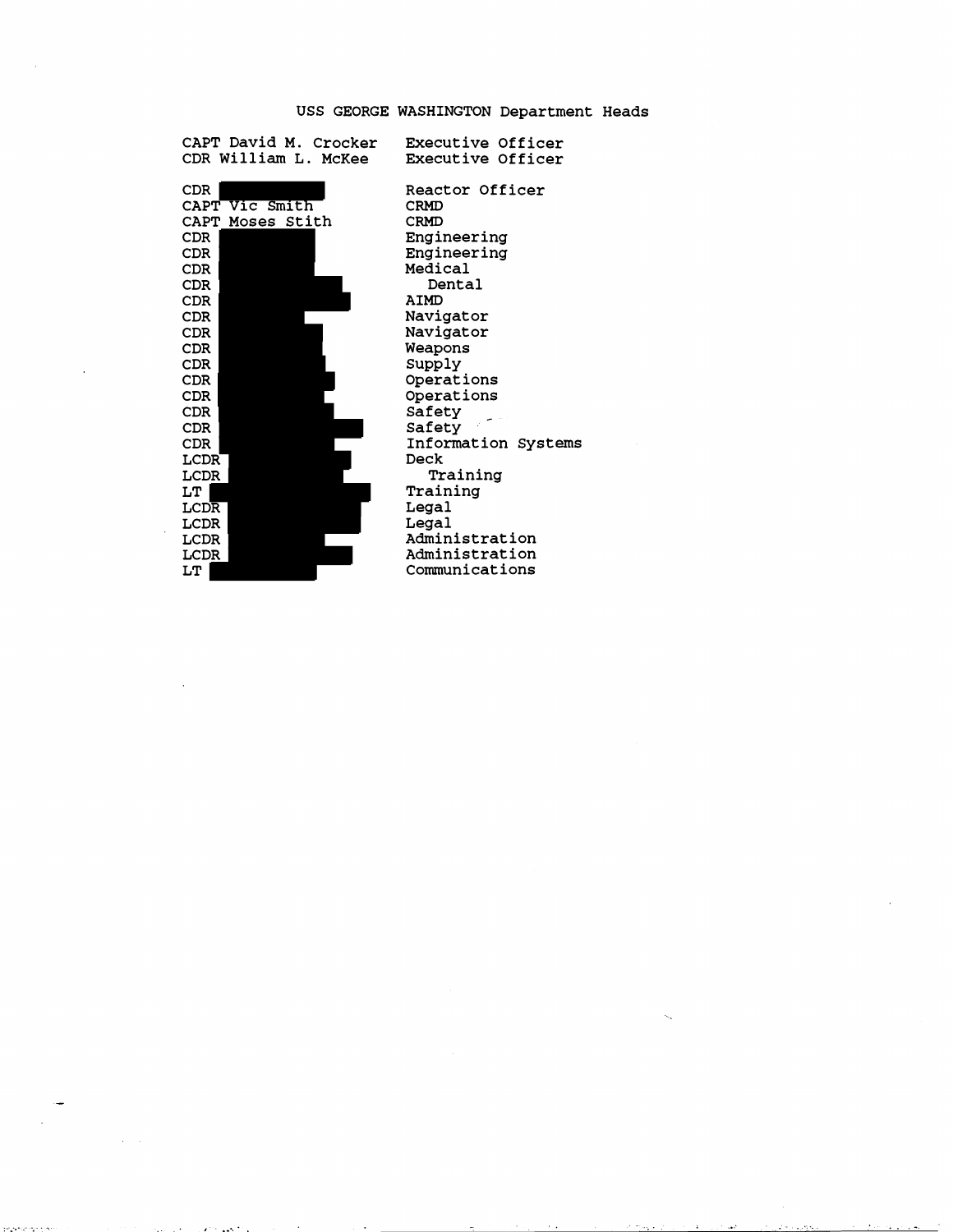### 1994 CHRONOLOGY

14 Jan Capt Coon relieved Capt Baker as CAG 7

15 Jan C2F sponsored tour for boy scouts

in Aleithean agus an t-ainm an t-ainm.<br>Bha anns an t-ainm an t-ainm an t-ainm an t-ainm

16 Jan CARGRU FOUR embarked for COMPTUEX

tour for guests of RADM Ed Allen (CARGRU FOUR)

19 Jan Underway for COMPTUEX in the Puerto Rican oparea

Command Reception, Ponce Puerto Rico

Chicago Museum of Science and Industry Filming cameraman lost in Puerto Rico

- VADM Kaufman embark<br>19 Feb Boy Scout tour sponsored by CNAL
- 20 Feb Boy Scout tour from Chapel Hill NC sponsored by CNAL
- 22 Feb Naval Doctrine Command tour
- 24 Feb Eagle Scout recognition dinner in Wardroom 3, VADM Less speaker NJROTC tour from Hampton Roads area Hungarian gymnastics team tour JCS sponsored Romanian Naval Officers tour

- 25 Feb Madison Career Center Day for Adopt-a-School White House Advance Party Walkabout
- 02-12 Mar Underway for Fleet CQ
- 14 Mar Royal Canadian Air Cadets tour
- 16 Mar Virginia Peninsula Engineers Club tour 2104 staff tour
- 17 Mar Armed Forces Staff College tour

Rehearsal for CNAL Change of Command

- 18 Mar VADM Allen relieves VADM Less in a rainy flight deck ceremony
- 21-25 Mar Underway for Fleet CQ
- 26 Mar German exchange students tour

Duke University nuclear power candidates tour

29 Mar Elizabeth City, NC NJROTC tour

- 31 Mar Community Visions instructional **TV** walkabout
- 05 Apr Indoctrination tour USS San Jacinto Wardroom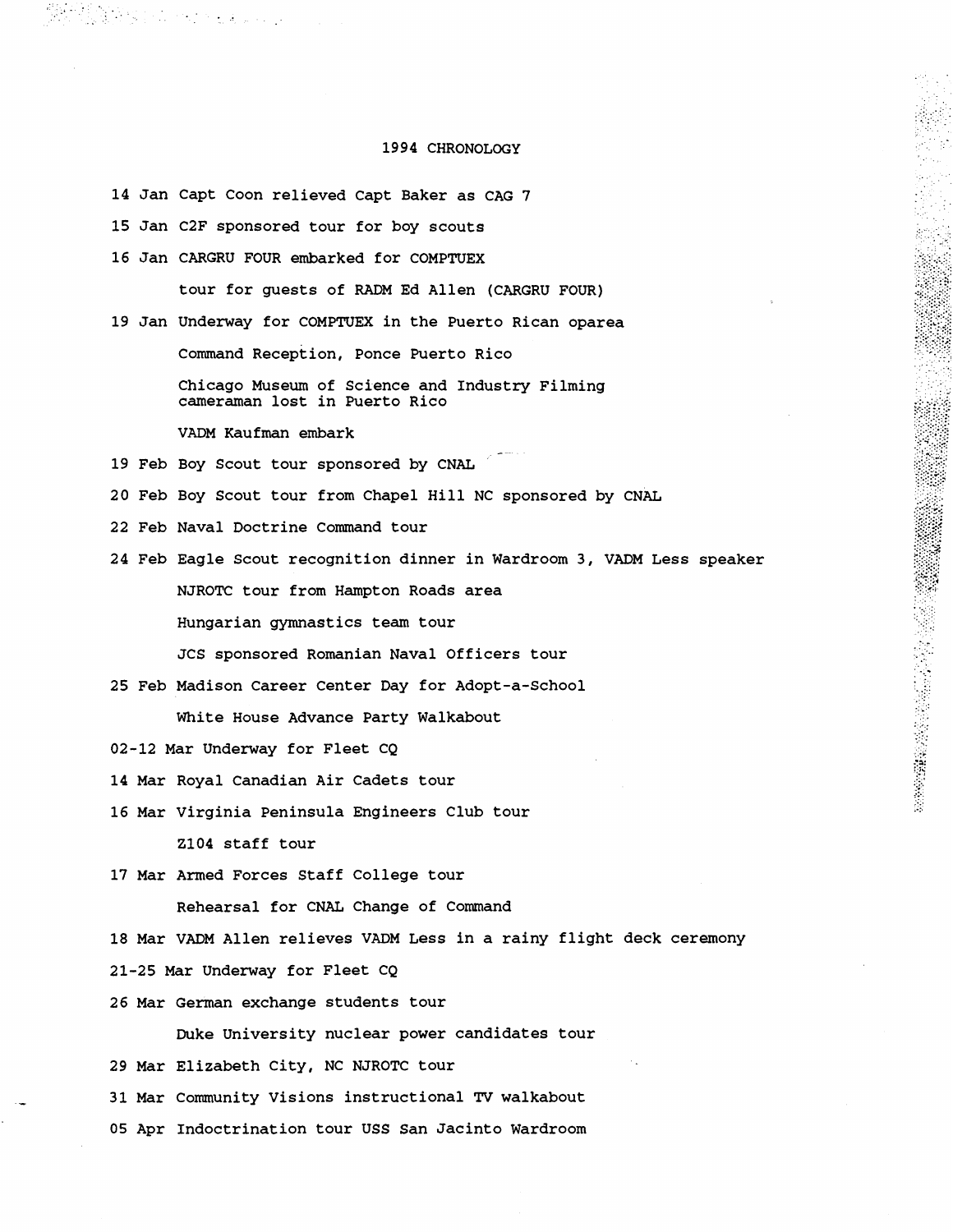- Apr Underway for FLEETEX French Media embark
- Apr DASN Harrison embark
- Apr CLF sponsored DV embark
- Apr Treasury Dept embark
- Apr CLF sponsored media embark, KPRC, NBC Houston, TX

Apr CLF sponsored media embark, **WFAA,** ABC Dallas, **TX** 

- Apr CLF sponsored environmental embark
- Apr ASN Pang and ADM Mauz embark
- Apr DASD C31 embark
- 15-22 Apr Multiple media embarks during JSOTF operations
- Apr Complete FLEETEX
- Apr Community Visions aboard for final shipcheck
- Apr Community Visions interactive **TV** aboard for daylight project
- May VTB52 World War 2 reunion group tour
- May Madison Career Center tour
- May Wardroom Dining Out
- May European Nanny tour

BOY scout tour

Command Picnic

- May Armed Forces Staff College tour
- May Washington and Lee High School tour
- May Norfolk Naval Shipyard tour
- May National Security Agency tour
- May ADM Mauz visits the ship

NAVSEA environmental development staff visits the ship

- May Army War College tour
- May Ship leaves on maiden deployment

CIA representatives embark for RON

World War 2 veterans embark ship for translant

May Media pool embarks ship to cover preparations for D-Day ceremonies

28 May Portuguese/Azores DV embark - daylight only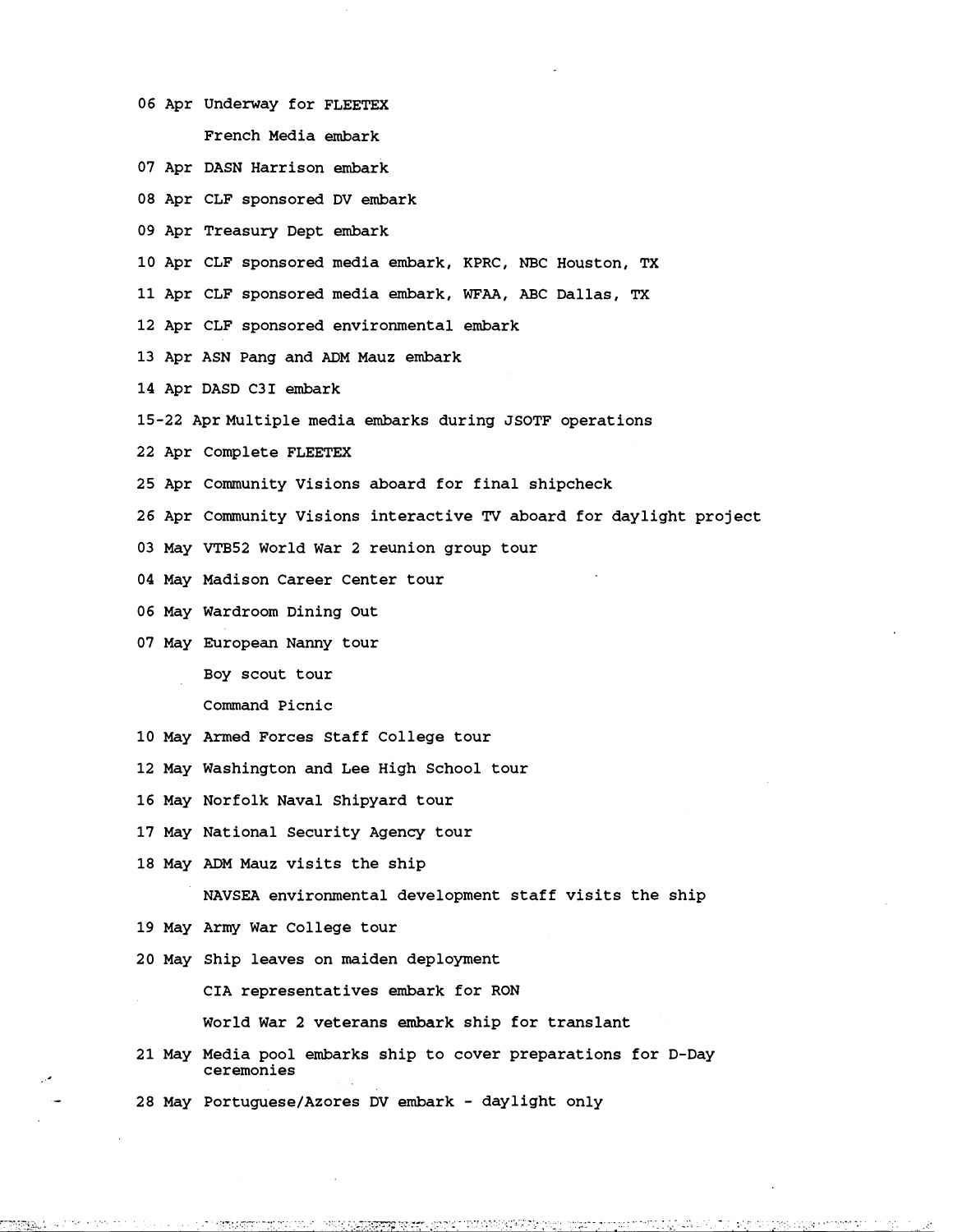- 28 Jul General Fornasiero, CSATAF visit
- 29 Jul Mayor of Milan and civic group visit ship
- 02 Aug RADM LeGrand, JAG, ROlN
- 12-17 Aug Inport Haifa, Israel
- 13 Aug MGEN Bodinger, IDF tour
- 14 Aug Command reception, Wardroom 3 and lounge areas
- 18 Aug RADM Lair onboard for VF 143 Change of Command
- 19 Aug VF 143 Change of Command
- 20-24 Aug Inport Rhodes, Greece
- 26 Aug Southbound transit of Suez Canal

Embark Mr and Mrs , parents of LT , in **RX** Dept from AMEMBASSY, Cairo. 02 Sep Transit Strait of Hormuz

- 03 Sep VADM Katz, COMUSNAVCENT, daylight visit
- 04 Sep RADM Allen, DCJTFSWA aboard for daylight visit
- 05 Sep CDS 23 embark

JTF SWA staff familiarization embark, RON

- 07 Sep MGEN Pratt, CJTFSWA aboard for RON
- 20-24 Sep Inport Mina Jebel Ali/Dubai
- 29 Sep Northbound transit of Suez Canal
- October Return to Persian Gulf for Operation Vigilant Warrior in response to Iraqi troop repositioning along the Kuwaiti border.
- 15 Nov VADM Davis, OPNAV N6 embark for RON
- 17 Nov Anchor out at Hampton Roads due to poor weather preventing a pier approach.
- 18 Nov Moored at pier 12 north, deployment complete
- 23 Nov Governor of Mississippi Fordice visit
- 02 Dec 200 NAVSUPSYSCOM Comptrollers visit
- 12-15 Dec Underway for ammunition offload
- 17 Dec Fort Meade boyscout group tour
- 20 Dec MIT group visits to discuss TQL

.<br>Here, and a string to the second structure.

.. .. . . . ,. . , . . \_ , . , . . ' . . . ,I,- , .. . . ,

29 Dec Virginia Boys home tour, accompanied by most local media

.<br><u>. 1993an 1993 - 1995 - 1996 - 1996 - 1997 ISBN 1996 - 1997 - 1997 ISBN 1999 - 1999 <sup>-</sup> 1999 - 1999 - 1999 - 199</u>

. . ...-.-... ...-. ... ,, . , . .\_,.\_ \_ . **1,.** . . ,..... . .

. . ,.. . .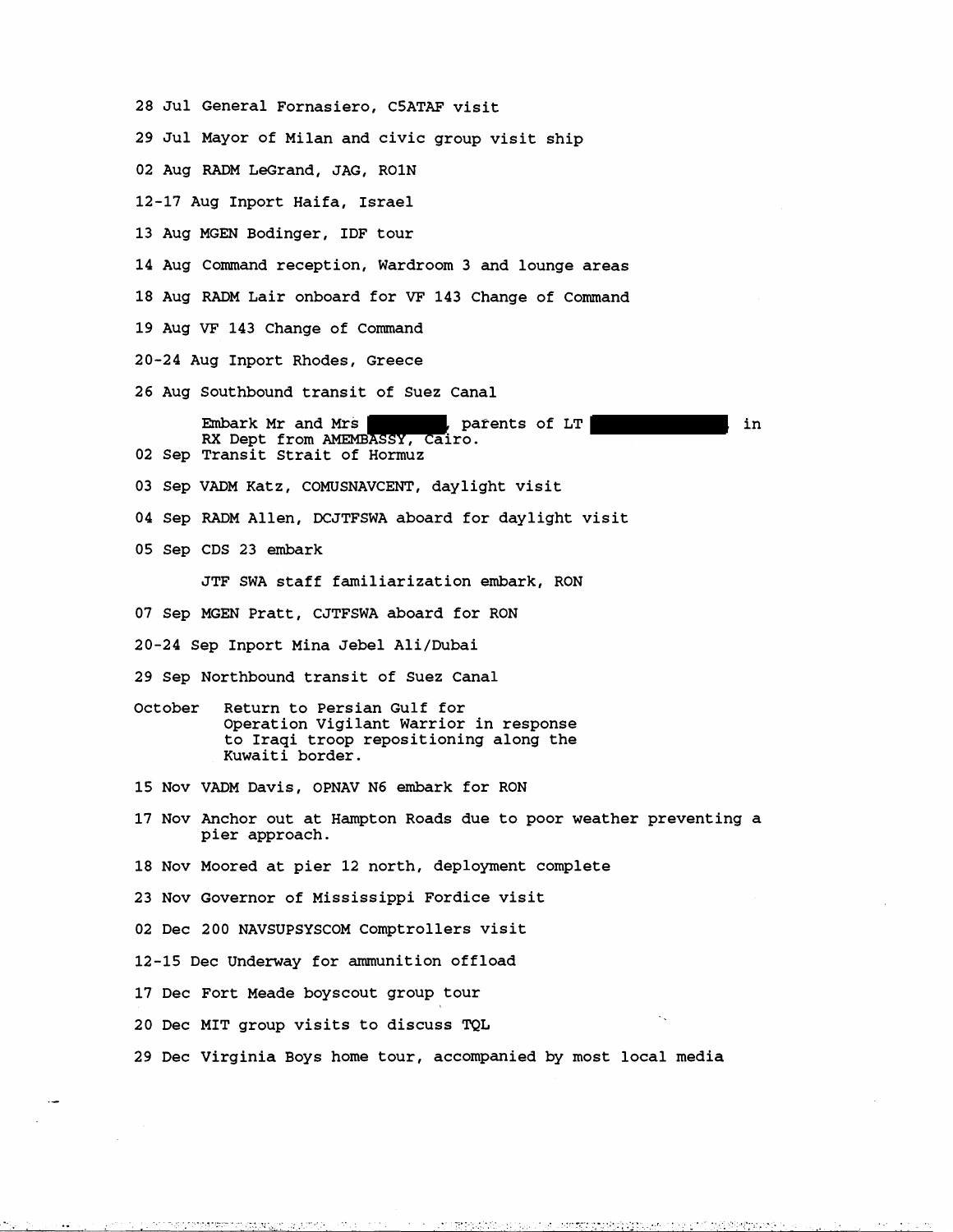The focus of GEORGE WASHINGTON'S calendar during 1994 was the maiden deployment, scheduled to begin on May 20 with a planned completion date of November 17.

The year started with COMCARGRU FOUR and RADM Ed Allen embarking for COMPTUEX and a graded evaluation period. After a number of combined ship and airwing exercises in the Puerto Rican oparea and a visit to Ponce, PR (the first for a carrier in almost 50 years), our own battle group embarked for the final evaluation period, where the staff's work with the ship/airwing team was graded. The results were some of the highest grades ever given for a COMPTUEX.

Upon return to Norfolk, planning for FLEETEWJTGEX in April moved into high speed with only two brief interruptions for fleet carrier qualification periods. FLEETEX/JTGEX combined Army H-47 helicopters and special forces troops and Air Force H-53 Pave Low helicopters with CVW7, sans **VF** 142, to test principles that could be used in NEO operations or special forces insertion missions. The result was a successful integration of all four services (the-Marines from the GW ARG also participated) in a final exercise at Fort Bragg, NC. One point of interest was the reduction in time it took for the Army helicopter crews to manually fold the blades on the H-47 from over 2 hours, to under 50 minutes.

After a busy POM period the end of April and beginning of May, the ship departed on the 20th with a send off by ADM Boorda, the first carrier to deploy upon his assuming the office of CNO.

The first event for deployment was the 50th anniversary commemoration of the D-Day landings in Normandy, France. June 1 saw the arrival of **GW** at Portsmouth, England for the first phase of the ceremonies. After numerous official events ashore, and hundreds of tours aboard for media and veterans, the culmination of the events in England was reached on June 5 with the sail past of the Royal Yacht with the Queen, President Clinton, and President Mitterand. President Clinton, the First Lady and a host of cabinet and military officials then joined the White House Press Corps aboard GW for a crew address, media interviews, dinner on the mess decks and a concert of big band music presented by the CINCLANTFLT band, while crossing the channel. At 0700, June 6, the first ceremony of the day took place on elevator 1 as the President and selected D-Day veterans placed a memorial wreath in the water off Omaha Beach. The ceremony lasted approximately 1 hour and concluded with the sounding of Taps and the Navy Hymn. The official party disembarked immediately following the ceremony for further services ashore, but helicopter loads of veterans came out to visit the ship, and included a group of survivors from USS CORRY, a destroyer lost on June 6, 1944. This group also place a wreath donated by the American Legion and VFW in Norfolk in memory of their ship mates. The D-Day ceremonies were completed with a short visit to Brest, France and a dedication of a monument to the memory of mariners lost during the war.

Underway from Brest, the GEORGE WASHINGTON headed toward the Mediterranean to relieve the SARATOGA and take up station in the Adriatic conducting no-fly-zone operations over Bosnia. The ship operated in the Adriatic until September with short breaks in July and August for visits to: Antalya, Turkey; Corfu, Greece; Haifa, Israel; and Rhodes, Greece.

July 11 in particular stood out as a date to remember for the ship as the entire crew was put to the test battling a blaze caused by mogas on the aft starboard fueling station. The training and team work paid off, and although the fueling station was destroyed, the fire parties performed superbly and extinguished the fire in under one hour.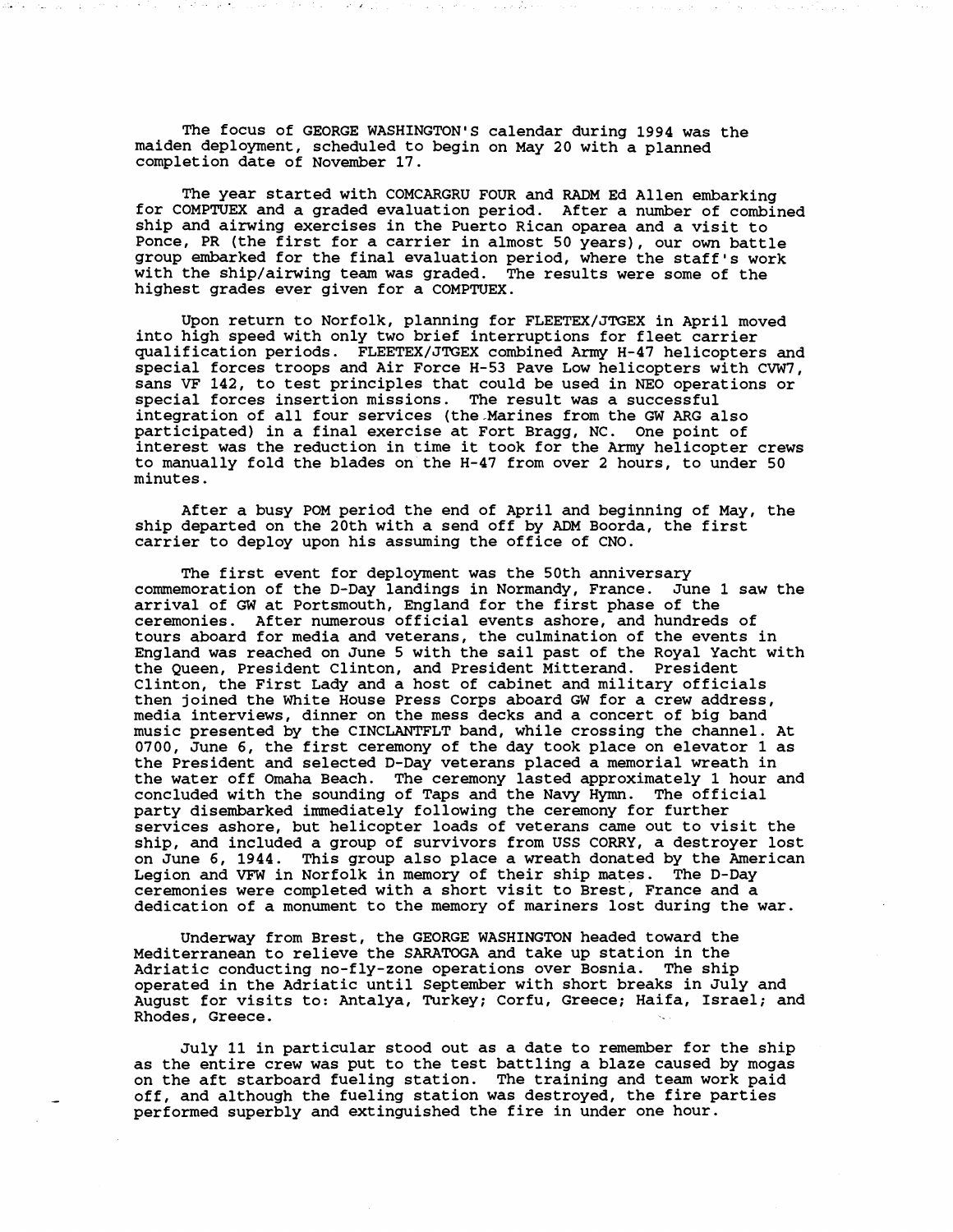The end of August brought about another challenge as the ship's tasking was changed on short notice to include a period of duty in the Arabian Gulf during the month of September. Completing another first for the ship, GW transited through the Suez and worked for COMUSNAVCENT and JTF SOUTHWEST ASIA conducting no-fly-zone operations over southern Iraq. Completing this assignment, GW chopped back to SIXTH FLEET the last day of September for more operations in the Adriatic. However, after one week, Iraqi troop movements toward Kuwait ensured that the GW would be heading back to the Arabian Gulf, arriving at the Suez and passing through within two days of being notified. After almost four weeks in the Gulf participating in Vigilant Warrior, GW was released back to SIXTH FLEET for a Mediterranean crossing and then transit home.

Prior to the start of the deployment, the CNO had promised to have the ship back in exactly six months from the departure date. November 17 was the target date. However, Hurricane Emily had other plans, and after making a record crossing for time that even included a "GO NAVY" spellout on the flight deck for the Navy-Army football game, the ship had to anchor less than 1 mile from the end of pier 12 in Hampton Roads because of high winds. The deployment was safely completed one day late on November 18.

After four weeks in port, the ship got underway in December for an ammunition offload with USS SUPPLY (AOE 6) prior to entering Norfolk Naval Shipyard in January, 1995 for an SRA.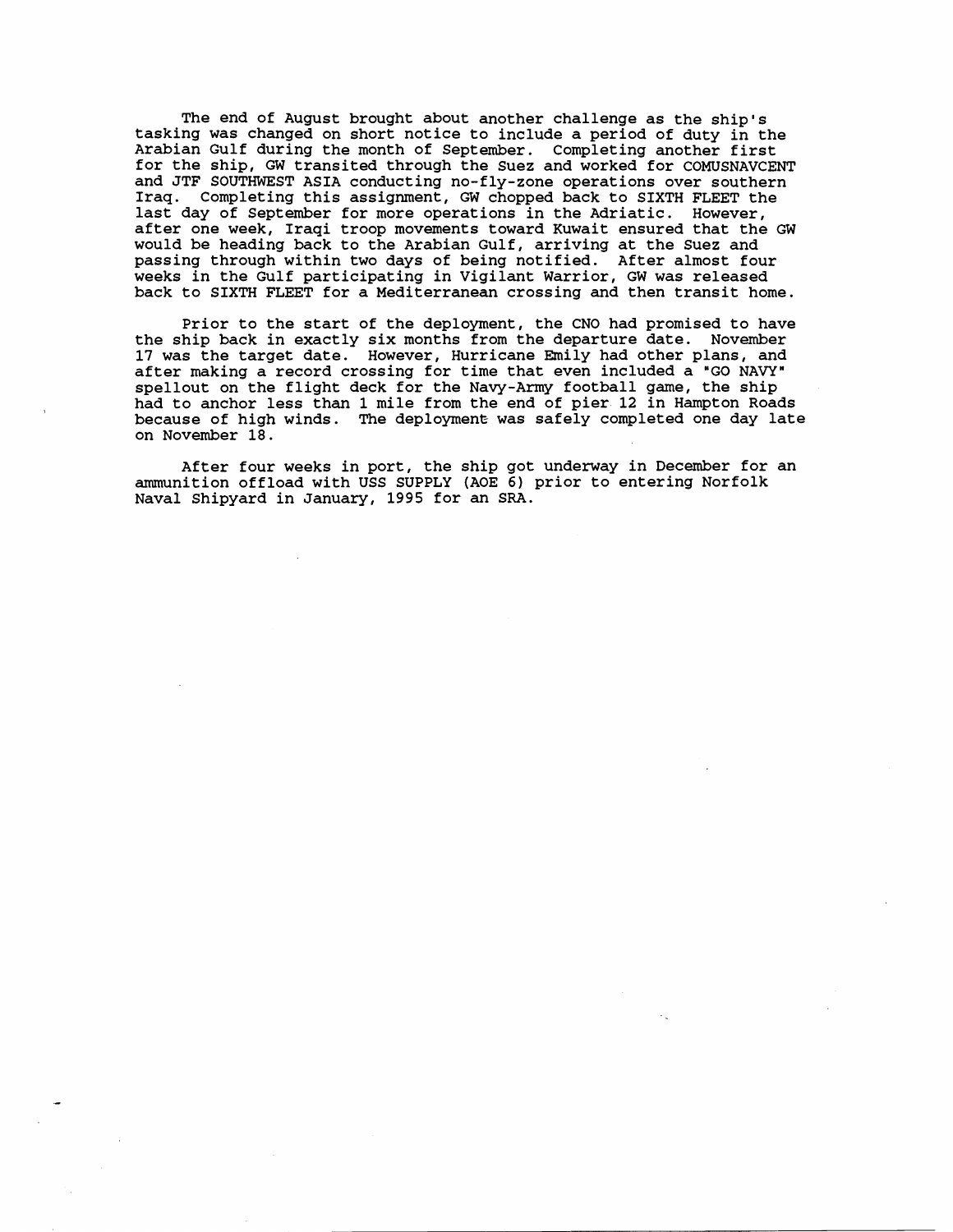1. The accomplishments of USS GEORGE WASHINGTON (CVN 73) during calendar year 1994 are without equal. Operationally, every tasking, whether short notice or long range, was accomplished with a complete commitment to excellence. This same dedication to excellence has been the foundation for every activity in which the ship has participated resulting in a list of achievements that mark GEORGE WASHINGTON as the premier unit in the Atlantic Fleet. In accordance with reference (a), the following information is submitted as rationale in support of USS GEORGE WASHINGTON'S nomination for this prestigious honor.

2. During the competitive cycle, USS GEORGE WASHINGTON'S accomplishments include the following awards and recognition:

1994 COMNAVAIRLANT Battle E winner. Winner of 1994 departmental warfare area awards as follows:

(1) AIMD

- (2) AIR
- **(3)** COMMUNICATIONS
- (4 ) DAMAGE CONTROL
- **(5)** DECK
- (6) ENGINEERING
- (7) NAVIGATION
- ( 8) OPERATIONS
- (9) SUPPLY
- (10) WEAPONS
- (11) HABITABILITY

b. Other **awards/competitions/nominations:** 

(1) Won the 1994 Captain Edward F. Ney Memorial Award for excellence in food service

(2) Won the 1994 Allen G. Ogden Award for best flight deck crash and salvage crew in the Navy.

(3) Nominated by CINCLANTFLT for the Secretary of Defense Phoenix Award for maintenance proficiency.

(4) Designated as the COMNAVAIRLANT Golden Anchor runner up for retention and career counseling.

(5) Nominated by COMNAVAIRLANT for the Admiral Flatley Memorial Award for aviation safety.

(6) Received a COMNAVAIRLANT Gold Award for pledging in excess of 110% of goal for the Combined Federal Campaign.

(7) Navy wide, 1994 CHINFO Merit Award Winner in the following categories:

(a) First in family grams, large command.

(b) Third in daily newspaper

(c) First place editorial writer, and candidate for an inter-service Thomas Jefferson Award for journalistic achievement.

- (d) Third place editorial writer
- (e) Third place illustrator
- (f) Honorable mention for feature writing
- (g) Honorable mention for evening newscast
- (h) Honorable mention for training documentary film

(8) Awarded the Navy Unit Commendation by the Secretary for flawless support of the Presidential embark and memorial service for the 50th anniversary of the D-Day invasions.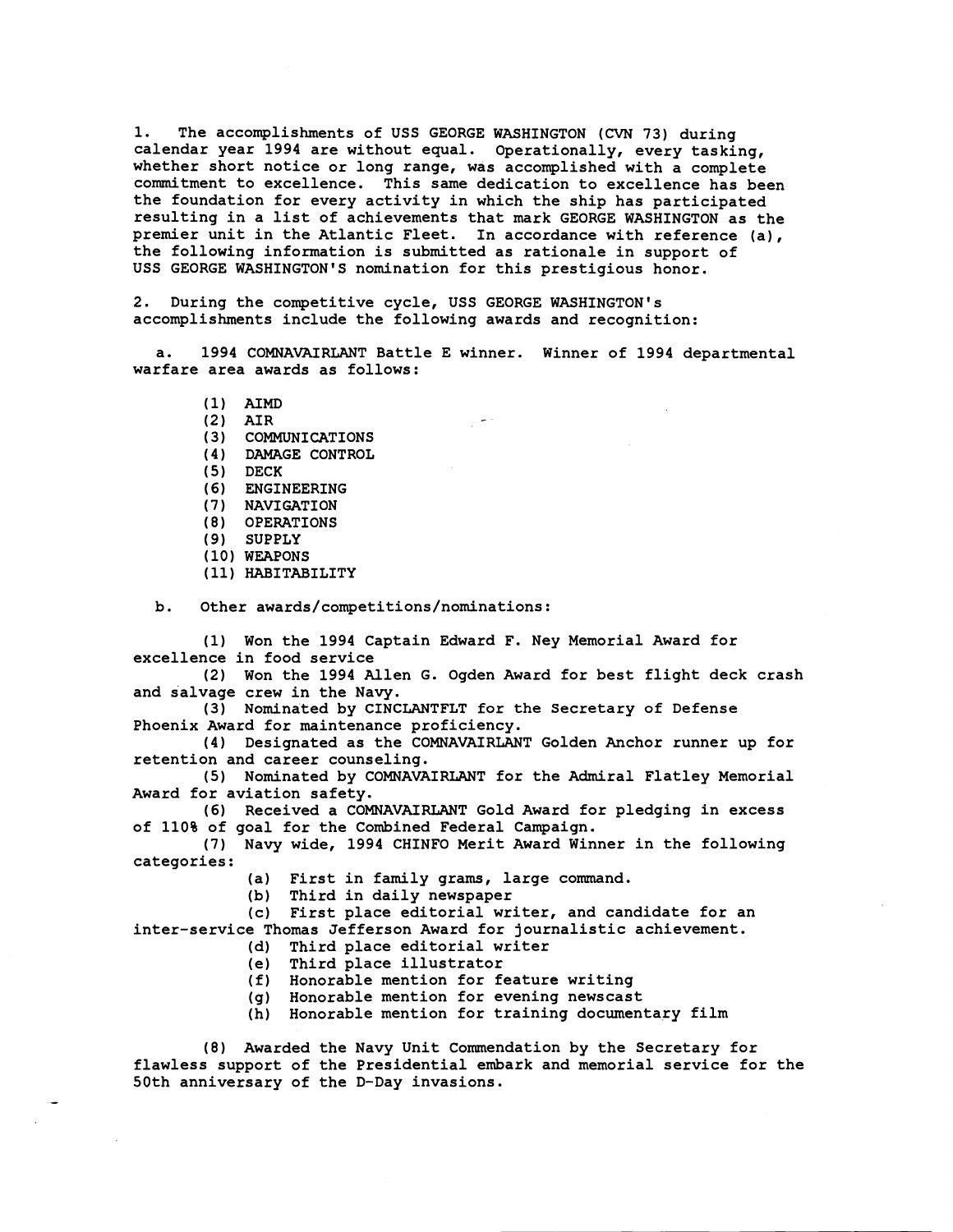(9) Awarded the Southwest Asia Service Medal for support of Operations Southern Watch and Vigilant Warrior, August through October 1994.

(10) Awarded the Sea Service Ribbon in conjunction with the ship's maiden overseas deployment.

(11) Selected as the COMNAVAIRLANT representative for the VADM Robert B. Pirie air traffic control award competition.

(12) Command representative selected for membership on the City of Chesapeake's Commission on Substance Abuse.

(13) Command representative selected for the statewide Governor's Award for Volunteering Excellence from a field of 400 candidates.

(14) Command representative selected for the statewide Governor's Transportation Safety Award.

(15) Recognized by COMNAVAIRLANT for the highest quality industrial hygiene survey and showcased at the Navy wide annual environmental health conference.

(16) Commended by CINCSOC for efficiently conducting joint Army and Air Force embarkation and flight operations aboard during FLEETEX.

(17) Recognized by Naval Air Warfare Center for designing a superior cam follower for aircraft arresting gear which will be used to replace the old part Navy wide.

(18) Command representative selected as a finalist for the Naval Safety Center sponsored GEICO Military Leadership Recognition award.

(19) Selected four sailors for LDO/CWO and one sailor for the Seaman to Admiral program.

(20) Achieved the highest overall score in the COMNAVAIRLANT Maintenance inspection of any carrier in the Atlantic Fleet.

(21) Participated in the Tidewater Area basketball playoffs for 1994.

(22) Formally recognized the many achievements of crew members with 6 Meritorious Service Medals, 95 Navy Commendation Medals, 330 Navy Achievement Medals, 915 Flag Letters of Commendation, and 875 Commanding Officer Letters of Recognition.

(23) Qualified 116 Sailors as Enlisted Surface or Aviation Warfare Specialists with over 500 personnel working toward qualification. In addition, 9 junior officers were awarded their warfare qualifications with another 19 working toward qualification.

(24) Commended by the Naval Base Norfolk Educational Services liaison as having the most extensive and well planned education program available on an afloat unit, allowing over 1500 college credits to be earned on deployment through CLEP and DANTES. In addition, 276 Sailors participated in PACE courses.

(25) Command representatives selected for the all-Navy basketball and boxing teams.

3. USS GEORGE WASHINGTON established herself as the preeminent afloat unit, from pioneering operations with Army and Air Force units and testing and evaluation of new technologies and equipment, to a highly successful maiden deployment. The impressive accomplishments of GEORGE WASHINGTON sailors positively affected every unit in the Navy and are without parallel during this period. Providing a catalyst for the superb performance of the GEORGE WASHINGTON team was their operational schedule listed in chronological order.

a. January 1994 through February 1994: COMPTUEX, including numerous governmental and private industry familiarization embarks, and the first visit by a carrier to Ponce, Puerto Rico in over 40 years.

b. March 1994: Special Operations Forces carrier qualification period for Army and Air Force pilots and troops, and fleet replacement squadron carrier qualifications.